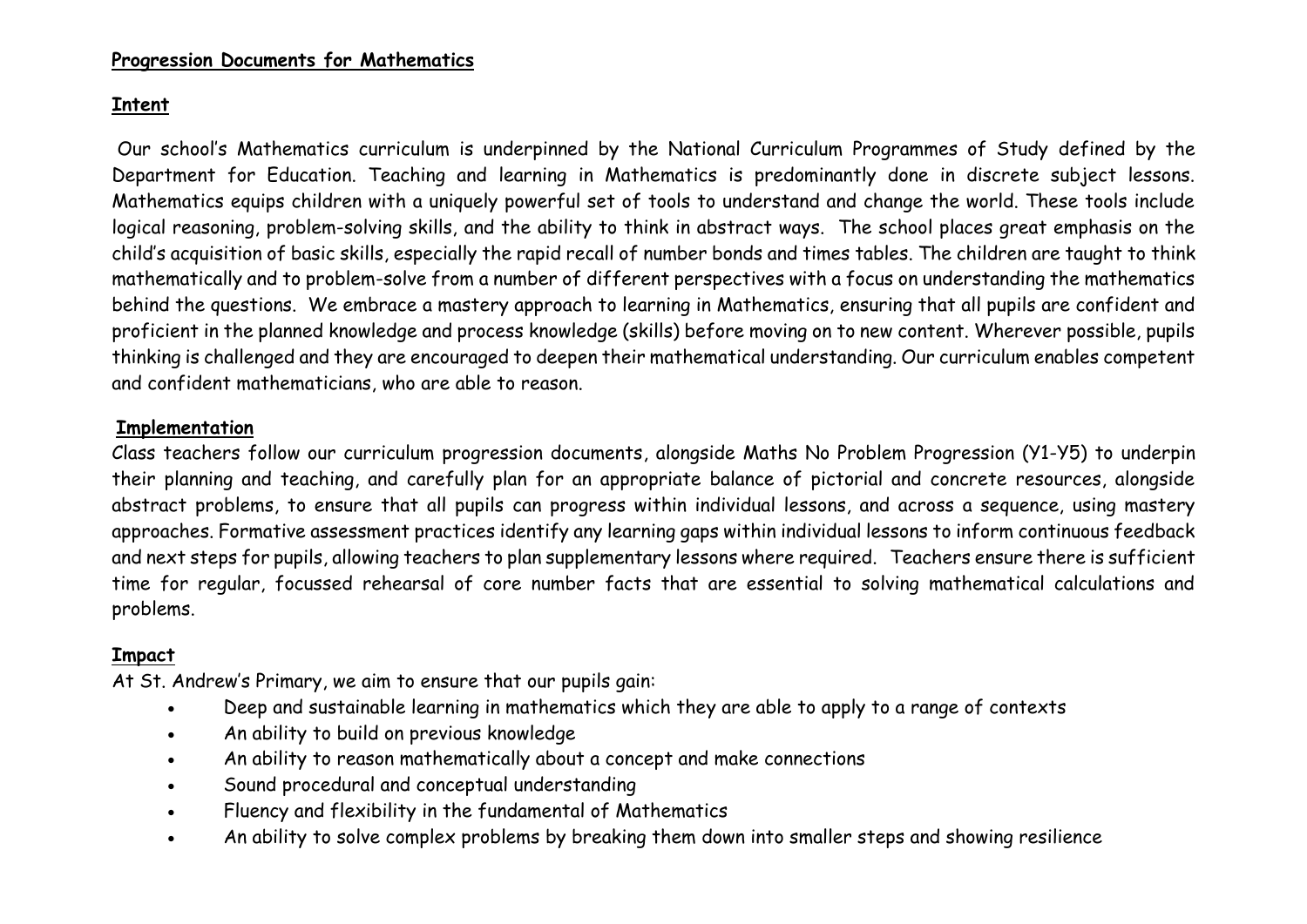|                    | <b>EYFS</b>                                  | Year 1                       | Year 2                                       | Year <sub>3</sub>                                            | Year 4                                                                                                                                        | Year 5                              | Year 6                       |
|--------------------|----------------------------------------------|------------------------------|----------------------------------------------|--------------------------------------------------------------|-----------------------------------------------------------------------------------------------------------------------------------------------|-------------------------------------|------------------------------|
|                    | •Count<br>objects,<br>actions and<br>sounds. | Count to and across 100,     | Count in steps of 2, 3, and                  | Count from O in multiples                                    | Count in multiples of 6, 7,                                                                                                                   | Read, write, order and              | Read, write, order and       |
|                    |                                              | forwards and backwards,      | 5 from O, and in tens                        | of 4, 8, 50 and 100; find                                    | 9, 25 and 1000                                                                                                                                | compare numbers to at               | compare numbers up to        |
|                    |                                              | beginning with $O$ or 1, or  | from any number, forward                     | 10 or 100 more or less                                       | Find 1000 more or less                                                                                                                        | least 1 000 000 and                 | 10 000 000 and               |
|                    | · Subitise.                                  | from any given number        | and backward                                 | than a given number                                          | than a given number                                                                                                                           | determine the value of              | determine the value of       |
|                    |                                              | Count, read and write        | Recognise the place value                    | Recognise the place value                                    |                                                                                                                                               | each digit                          | each digit                   |
|                    | $\bullet$ Link the<br>number<br>symbol       | numbers to 100 in            | of each digit in a two-digit                 | of each digit in a three-                                    | Count backwards through<br>zero to include negative                                                                                           | Count forwards or                   | Round any whole number       |
|                    |                                              | numerals; count in           | number (tens, ones)                          | digit number (hundreds,                                      | numbers                                                                                                                                       | backwards in steps of               | to a required degree of      |
|                    | (numeral)                                    | multiples of twos, fives and | Identify, represent and                      | tens, ones)                                                  |                                                                                                                                               | powers of 10 for any given          | accuracy                     |
|                    | with its<br>cardinal                         | tens                         | estimate numbers using                       | Compare and order                                            | Recognise the place value                                                                                                                     | number up to 1 000 000              | Use negative numbers in      |
|                    | number value.                                | Given a number, identify     | different representations,                   | numbers up to 1000                                           | of each digit in a four-digit<br>number (thousands,                                                                                           | Interpret negative numbers          | context, and calculate       |
|                    | • Count                                      | one more and one less        | including the number line                    | Identify, represent and                                      | hundreds, tens, and ones)                                                                                                                     | in context, count forwards          | intervals across zero        |
|                    | beyond ten.                                  | Identify and represent       | Compare and order                            | estimate numbers using                                       | and backwards with<br>Order and compare<br>positive and negative whole<br>numbers beyond 1000<br>numbers, including<br>Read and write numbers |                                     | Solve number and practical   |
|                    |                                              | numbers using objects and    | numbers from O up to                         | different representations                                    |                                                                                                                                               |                                     | problems that involve all of |
|                    |                                              | pictorial representations    | 100; use $\langle$ , $\rangle$ and = signs   |                                                              |                                                                                                                                               |                                     | the above.                   |
|                    |                                              | including the number line,   | Read and write numbers                       | up to 1000 in numerals                                       | Identify, represent and                                                                                                                       | through zero                        |                              |
| $Number -$         |                                              | and use the language of:     | to at least 100 in                           | and in words                                                 | estimate numbers using                                                                                                                        | Round any number up to              |                              |
| Number and         |                                              | equal to, more than, less    | numerals and in words                        |                                                              | different representations                                                                                                                     | 1 000 000 to the nearest            |                              |
| <b>Place Value</b> |                                              | than (fewer), most, least    |                                              | Solve number problems<br>and practical <mark>problems</mark> | Round any number to the                                                                                                                       | 10, 100, 1000, 10 000               |                              |
|                    |                                              | Read and write numbers       | Use place value and<br>number facts to solve | involving these ideas.                                       | nearest 10, 100 or 1000                                                                                                                       | and 100 000                         |                              |
|                    |                                              | from $1$ to $20$ in numerals | problems.                                    |                                                              | Solve number and practical                                                                                                                    | Solve number problems               |                              |
|                    |                                              | and words.                   |                                              |                                                              | problems that involve all of                                                                                                                  | and practical problems              |                              |
|                    |                                              |                              |                                              |                                                              | the above and with                                                                                                                            | that involve all of the             |                              |
|                    |                                              |                              |                                              |                                                              | increasingly large positive                                                                                                                   | above                               |                              |
|                    |                                              |                              |                                              |                                                              | numbers                                                                                                                                       | Read Roman numerals to              |                              |
|                    |                                              |                              |                                              |                                                              | Read Roman numerals to                                                                                                                        | 1000 (M) and recognise              |                              |
|                    |                                              |                              |                                              |                                                              | $100$ (I to C) and know                                                                                                                       | years written in Roman<br>numerals. |                              |
|                    |                                              |                              |                                              |                                                              | that over time, the                                                                                                                           |                                     |                              |
|                    |                                              |                              |                                              |                                                              | numeral system changed                                                                                                                        |                                     |                              |
|                    |                                              |                              |                                              |                                                              | to include the concept of                                                                                                                     |                                     |                              |
|                    |                                              |                              |                                              |                                                              | zero and place value.                                                                                                                         |                                     |                              |
|                    |                                              |                              |                                              |                                                              |                                                                                                                                               |                                     |                              |
|                    |                                              |                              |                                              |                                                              |                                                                                                                                               |                                     |                              |
|                    |                                              |                              |                                              |                                                              |                                                                                                                                               |                                     |                              |
|                    |                                              |                              |                                              |                                                              |                                                                                                                                               |                                     |                              |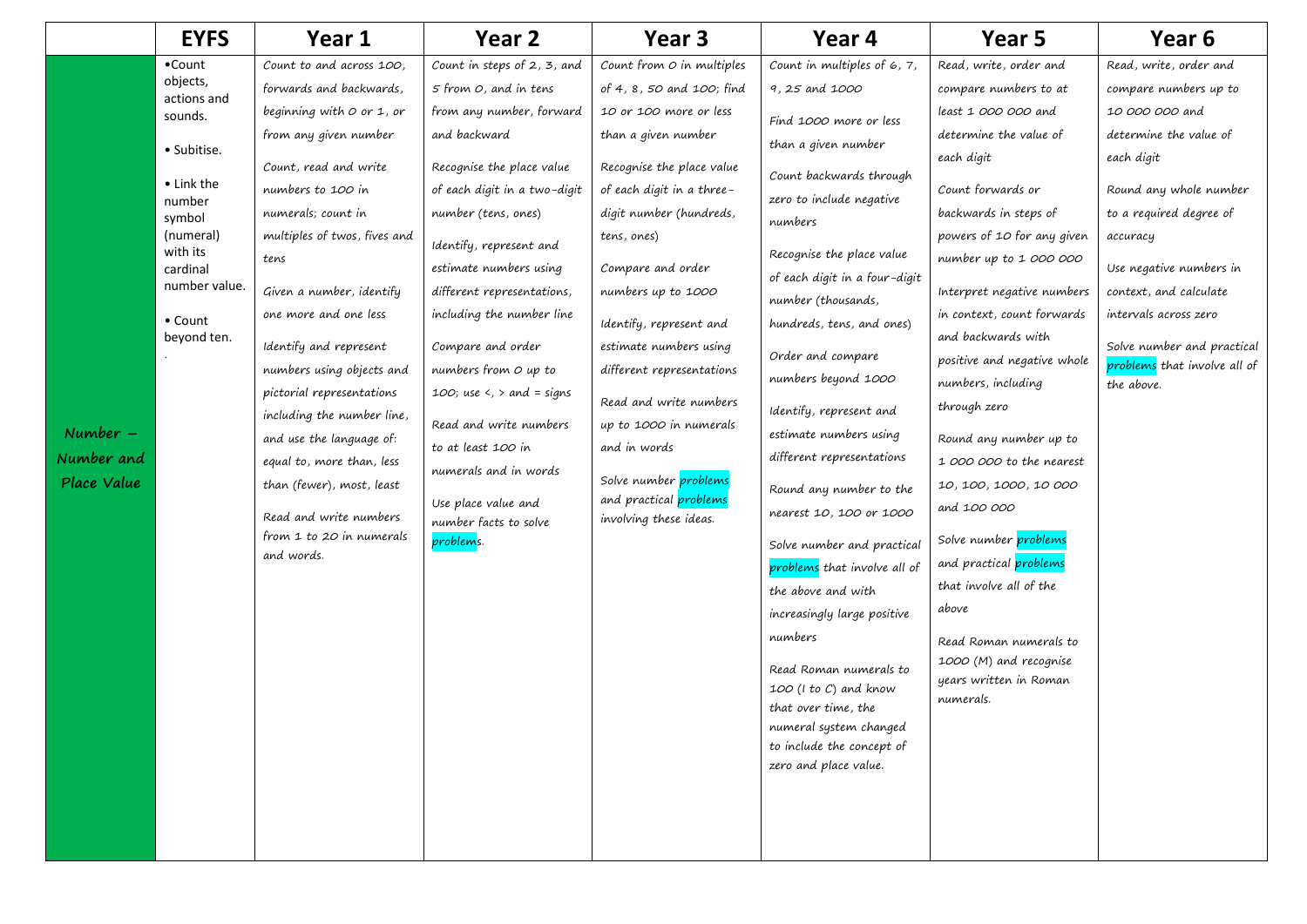|                                              | <b>EYFS</b>                                                                                                                                                                                                                                                                    | Year 1                                                                                                                                                                                                                                                                                                                                                                                                                               | Year <sub>2</sub>                                                                                                                                                                                                                                                                                                                                                                                                                                                                                                                                                                                                                                                                                                                                                                                                                                                                                                                                                                                             | Year 3                                                                                                                                                                                                                                                                                                                                                                                                                                                                                                                                                                                                                                 | Year 4                                                                                                                                                                                                                                                                                                                                                                                                                                                                                                                                                                                                                                       | Year <sub>5</sub>                                                                                                                                                                                                                                                                                                                                                                                                                                                                                                                                                                                                                                                                                                                                                                                                                                                                                                                                                                                                                                                                                                                                                                                                                                                           | Year <sub>6</sub>                                                                                                                                                                                                                                                                                                                                                                                                                                                                                                                                                                                                                                                        |
|----------------------------------------------|--------------------------------------------------------------------------------------------------------------------------------------------------------------------------------------------------------------------------------------------------------------------------------|--------------------------------------------------------------------------------------------------------------------------------------------------------------------------------------------------------------------------------------------------------------------------------------------------------------------------------------------------------------------------------------------------------------------------------------|---------------------------------------------------------------------------------------------------------------------------------------------------------------------------------------------------------------------------------------------------------------------------------------------------------------------------------------------------------------------------------------------------------------------------------------------------------------------------------------------------------------------------------------------------------------------------------------------------------------------------------------------------------------------------------------------------------------------------------------------------------------------------------------------------------------------------------------------------------------------------------------------------------------------------------------------------------------------------------------------------------------|----------------------------------------------------------------------------------------------------------------------------------------------------------------------------------------------------------------------------------------------------------------------------------------------------------------------------------------------------------------------------------------------------------------------------------------------------------------------------------------------------------------------------------------------------------------------------------------------------------------------------------------|----------------------------------------------------------------------------------------------------------------------------------------------------------------------------------------------------------------------------------------------------------------------------------------------------------------------------------------------------------------------------------------------------------------------------------------------------------------------------------------------------------------------------------------------------------------------------------------------------------------------------------------------|-----------------------------------------------------------------------------------------------------------------------------------------------------------------------------------------------------------------------------------------------------------------------------------------------------------------------------------------------------------------------------------------------------------------------------------------------------------------------------------------------------------------------------------------------------------------------------------------------------------------------------------------------------------------------------------------------------------------------------------------------------------------------------------------------------------------------------------------------------------------------------------------------------------------------------------------------------------------------------------------------------------------------------------------------------------------------------------------------------------------------------------------------------------------------------------------------------------------------------------------------------------------------------|--------------------------------------------------------------------------------------------------------------------------------------------------------------------------------------------------------------------------------------------------------------------------------------------------------------------------------------------------------------------------------------------------------------------------------------------------------------------------------------------------------------------------------------------------------------------------------------------------------------------------------------------------------------------------|
| $Number -$<br>Addition and<br>Subtraction    | • Compare<br>numbers.<br>• Understand<br>the 'one more<br>than/one less<br>than'<br>relationship<br>between<br>consecutive<br>numbers.<br>• Explore the<br>composition of<br>numbers to 10.<br>• Automatically<br>recall number<br>bonds for<br>numbers 0-5<br>and some to 10. | Represent and use number bonds and related<br>subtraction facts within 20<br>Add and subtract one-digit and two-digit<br>numbers to 20, including zero<br>Solve one-step problems that involve addition<br>and subtraction, using concrete objects and<br>pictorial representations, and missing number<br>problems such as<br>$7 = \Box$ 9.<br>Solve one-step problems involving<br>multiplication and division, by calculating the | Solve <mark>problems</mark> with addition and subtraction:<br>Using concrete objects and pictorial<br>representations, including those involving<br>numbers, quantities and measures<br>Applying their increasing knowledge of mental<br>and written methods<br>Recall and use addition and subtraction facts to<br>20 fluently, and derive and use related facts up<br>to 1.00<br>Add and subtract numbers using concrete<br>objects, pictorial representations, and mentally,<br>including:<br>A two-digit number and ones<br>A two-digit number and tens<br>Two two-digit numbers<br>Adding three one-digit numbers<br>Show that addition of two numbers can be done<br>in any order (commutative) and subtraction of<br>one number from another cannot<br>Recognise and use the inverse relationship<br>between addition and subtraction and use this to<br>check calculations and solve missing number<br>Recall and use multiplication and division facts<br>for the 2, 5 and 10 multiplication tables, | Add and subtract numbers mentally, including:<br>A three-digit number and ones<br>A three-digit number and tens<br>A three-digit number and hundreds<br>Add and subtract numbers with up to three<br>digits, using formal written methods of<br>columnar addition and subtraction<br>Estimate the answer to a calculation and use<br>inverse operations to check answers<br>Solve <i>problems</i> , including missing number<br><mark>oroblems</mark> , using number facts, place value, and<br>more complex addition and subtraction.<br>Recall and use multiplication and division facts<br>for the 3, 4 and 8 multiplication tables | Add and subtract numbers with up to 4 digits<br>using the formal written methods of columnar<br>addition and subtraction where appropriate<br>Estimate and use inverse operations to check<br>answers to a calculation<br>Solve addition and subtraction two-step<br><mark>problems</mark> in contexts, deciding which operations<br>and methods to use and why.<br>Recall multiplication and division facts<br>for multiplication tables up to $12 \times 12$                                                                                                                                                                               | Add and subtract whole numbers with more<br>than 4 digits, including using formal written<br>methods (columnar addition and subtraction)<br>Add and subtract numbers mentally with<br>increasingly large numbers<br>Use rounding to check answers to calculations<br>and determine, in the context of a problem<br>levels of accuracy<br>Solve addition and subtraction multi-step<br><mark>problems i</mark> n contexts, deciding which operations<br>and methods to use and why.<br>Identify multiples and factors, including finding all<br>factor pairs of a number, and common factors of two                                                                                                                                                                                                                                                                                                                                                                                                                                                                                                                                                                                                                                                                          | Multiply multi-digit numbers up to 4<br>digits by a two-digit whole number<br>using the formal written method of<br>long multiplication<br>Divide numbers up to 4 digits by a<br>two-digit whole number using the<br>formal written method of long<br>division, and interpret remainders as<br>whole number remainders, fractions,<br>or by rounding, as appropriate for the<br>context<br>Divide numbers up to 4 digits by a<br>two-digit number using the formal<br>written method of short division<br>where appropriate, interpreting<br>remainders according to the context<br>Perform mental calculations,<br>including with mixed operations and<br>large numbers |
| $Number -$<br>Multiplication<br>and division |                                                                                                                                                                                                                                                                                | answer using concrete objects, pictorial<br>representations and arrays with the support of<br>the teacher.                                                                                                                                                                                                                                                                                                                           | including recognising odd and even numbers<br>Calculate mathematical statements for<br>multiplication and division within the multiplication<br>tables and write them using the multiplication<br>(x), division (+) and equals (=) signs<br>Show that multiplication of two numbers can<br>be done in any order (commutative) and<br>division of one number by another cannot<br>Solve <mark>problems</mark> involving multiplication and<br>division, using materials, arrays, repeated<br>addition, mental methods, and multiplication<br>and division facts, including problems in<br>contexts.                                                                                                                                                                                                                                                                                                                                                                                                            | Write and calculate mathematical statements<br>for multiplication and division using the<br>multiplication tables that they know, including<br>for two-digit numbers times one-digit<br>numbers, using mental and progressing to<br>formal written methods<br>Solve problems, including missing number<br><mark>roblems</mark> , involving multiplication and division,<br>including positive integer scaling problems and<br>correspondence problems in which n objects are<br>connected to m objects.                                                                                                                                | Use place value, known and derived<br>facts to multiply and divide mentally,<br>including: multiplying by 0 and 1;<br>dividing by 1; multiplying together<br>three numbers<br>Recognise and use factor pairs and<br>commutatively in mental calculations<br>Multiply two-digit and three-digit<br>numbers by a one-digit number using<br>formal written layout<br>Solve <mark>problems</mark> involving multiplying<br>and adding, including using the<br>distributive law to multiply two digit<br>numbers by one digit, integer scaling<br>problems and harder correspondence<br>problems such as n objects are<br>connected to m objects. | numbers<br>Know and use the vocabulary of prime numbers, prime<br>factors and composite (non-prime) numbers<br>Establish whether a number up to 100 is prime and<br>recall prime numbers up to 19<br>Multiply numbers up to 4 digits by a one- or two-digit<br>number using a formal written method, including long<br>multiplication for two-digit numbers<br>Multiply and divide numbers mentally drawing upon<br>known facts<br>Divide numbers up to 4 digits by a one-digit number<br>using the formal written method of short division and<br>interpret remainders appropriately for the context<br>Multiply and divide whole numbers and those involving<br>decimals by 10, 100 and 1000<br>Recognise and use square numbers and cube numbers,<br>and the notation for squared $(2)$ and cubed $(3)$<br>Solve problems involving multiplication and division<br>cluding using their knowledge of factors and<br>multiples, squares and cubes<br>Solve problems involving addition, subtraction,<br>multiplication and division and a combination of these,<br>including understanding the meaning of the equals sign<br>Solve problems involving multiplication and<br>division, including scaling by simple fractions<br>and <b>problems</b> involving simple rates. | Identify common factors, common<br>multiples and prime numbers<br>Use their knowledge of the order of<br>operations to carry out calculations<br>involving the four operations<br>Solve addition and subtraction multi-<br>step <b>problems</b> in contexts, deciding<br>which operations and methods to use<br>and why<br>Solve <i>problems</i> involving addition,<br>subtraction, multiplication and<br>division<br>Use estimation to check answers to<br>calculations and determine, in the<br>context of a <b>problem</b> , an appropriate<br>degree of accuracy.                                                                                                   |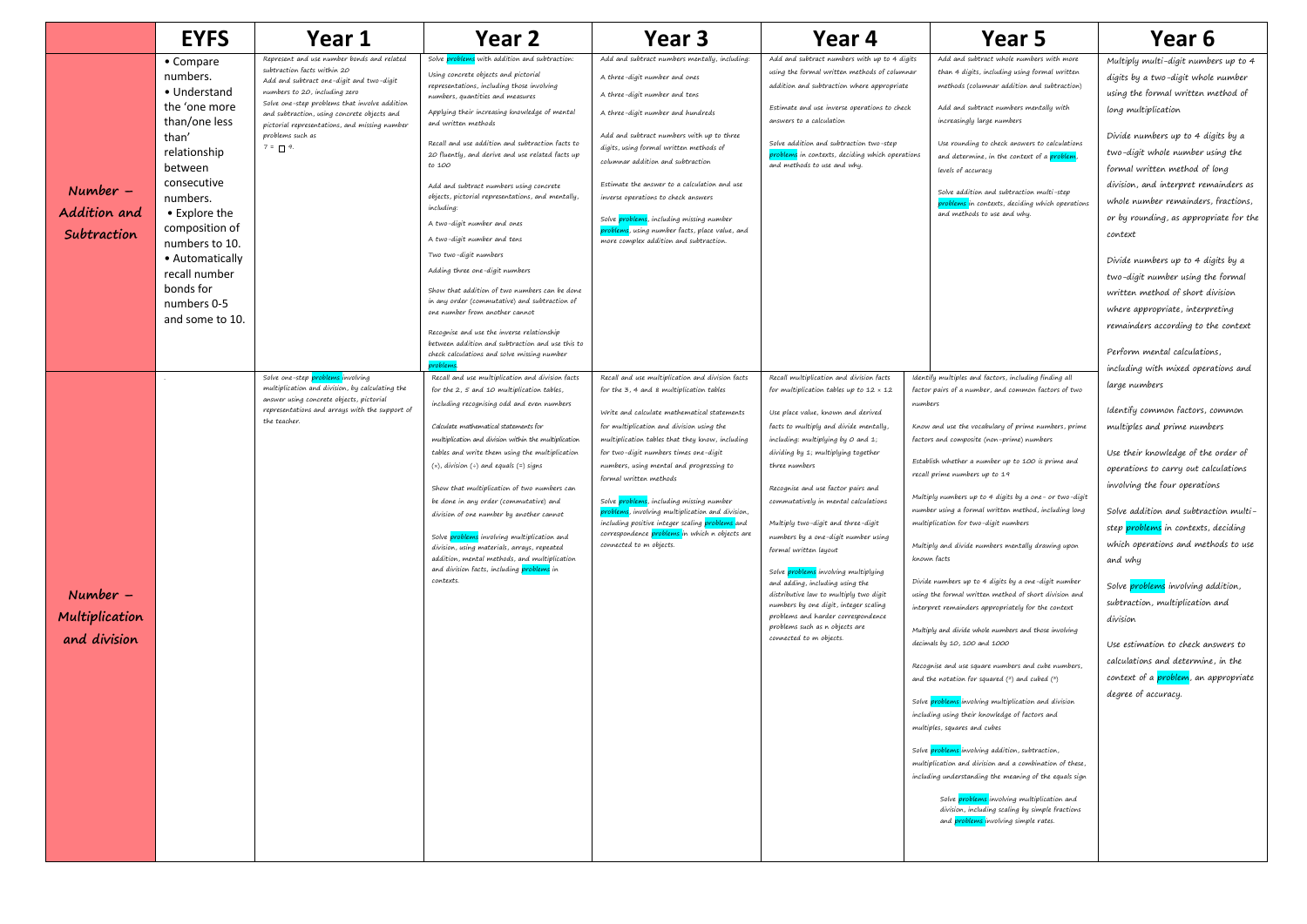|                         | <b>EYFS</b> | Year 1                                                                                                                                                                                                  | Year 2                                                                                                                                                                                                                                                                                                   | Year <sub>3</sub>                                                                                                                                                                                                                                                                                                                                                                                                                                                                                                                                                                                                                                                                                                                                                                                                       | Year 4                                                                                                                                                                                                                                                                                                                                                                                                                                                                                                                                                                                                                                                                                                                                                                                                                                                                                                                                                                                                                                                                                                                                      | Year 5                                                                                                                                                                                                                                                                                                                                                                                                                                                                                                                                                                                                                                                                                                                                                                                                                                                                                                                                                                                                                                                                                                                                                                                                                                                                                                                                                                                                                                                                                                                                                                                        | Year 6                                                                                                                                                                                                                                                                                                                                                                                                                                                                                                                                                                                                                                                                                                                                                                                                                                                                                                                                                                                                                                                                                                                                                                                                                                                                                                                                                 |
|-------------------------|-------------|---------------------------------------------------------------------------------------------------------------------------------------------------------------------------------------------------------|----------------------------------------------------------------------------------------------------------------------------------------------------------------------------------------------------------------------------------------------------------------------------------------------------------|-------------------------------------------------------------------------------------------------------------------------------------------------------------------------------------------------------------------------------------------------------------------------------------------------------------------------------------------------------------------------------------------------------------------------------------------------------------------------------------------------------------------------------------------------------------------------------------------------------------------------------------------------------------------------------------------------------------------------------------------------------------------------------------------------------------------------|---------------------------------------------------------------------------------------------------------------------------------------------------------------------------------------------------------------------------------------------------------------------------------------------------------------------------------------------------------------------------------------------------------------------------------------------------------------------------------------------------------------------------------------------------------------------------------------------------------------------------------------------------------------------------------------------------------------------------------------------------------------------------------------------------------------------------------------------------------------------------------------------------------------------------------------------------------------------------------------------------------------------------------------------------------------------------------------------------------------------------------------------|-----------------------------------------------------------------------------------------------------------------------------------------------------------------------------------------------------------------------------------------------------------------------------------------------------------------------------------------------------------------------------------------------------------------------------------------------------------------------------------------------------------------------------------------------------------------------------------------------------------------------------------------------------------------------------------------------------------------------------------------------------------------------------------------------------------------------------------------------------------------------------------------------------------------------------------------------------------------------------------------------------------------------------------------------------------------------------------------------------------------------------------------------------------------------------------------------------------------------------------------------------------------------------------------------------------------------------------------------------------------------------------------------------------------------------------------------------------------------------------------------------------------------------------------------------------------------------------------------|--------------------------------------------------------------------------------------------------------------------------------------------------------------------------------------------------------------------------------------------------------------------------------------------------------------------------------------------------------------------------------------------------------------------------------------------------------------------------------------------------------------------------------------------------------------------------------------------------------------------------------------------------------------------------------------------------------------------------------------------------------------------------------------------------------------------------------------------------------------------------------------------------------------------------------------------------------------------------------------------------------------------------------------------------------------------------------------------------------------------------------------------------------------------------------------------------------------------------------------------------------------------------------------------------------------------------------------------------------|
| $Number -$<br>fractions |             | Recognise, find and name a half as<br>one of two equal parts of an object,<br>shape or quantity<br>Recognise, find and name a quarter<br>as one of four equal parts of an<br>object, shape or quantity. | Recognise, find, name and write<br>fractions $\frac{1}{3}$ , $\frac{1}{4}$ , $\frac{2}{4}$ and $\frac{3}{4}$ of a<br>length, shape, set of objects or<br>quantity<br>Write simple fractions for example,<br>$\frac{1}{2}$ of 6 = 3 and recognise the<br>equivalence of $\frac{2}{4}$ and $\frac{1}{2}$ . | Count up and down in tenths;<br>recognise that tenths arise from<br>dividing an object into 10 equal parts<br>and in dividing one-digit numbers or<br>quantities by 10<br>Recognise, find and write fractions of<br>a discrete set of objects: unit fractions<br>and non-unit fractions with small<br>denominators<br>Recognise and use fractions as<br>numbers: unit fractions and non-unit<br>fractions with small denominators<br>Recognise and show, using diagrams,<br>equivalent fractions with small<br>denominators<br>Add and subtract fractions with the<br>same denominator within one whole<br>[for example, $\frac{5}{7}$ + $\frac{1}{7}$ = $\frac{6}{7}$ ]<br>Compare and order unit fractions,<br>and fractions with the same<br>denominators<br>Solve <i>problems</i> that involve all of the<br>above. | Recognise and show, using<br>diagrams, families of common<br>equivalent fractions<br>Count up and down in<br>hundredths; recognise that<br>hundredths arise when dividing an<br>object by one hundred and<br>dividing tenths by ten.<br>Solve problems involving<br>increasingly harder fractions to<br>calculate quantities, and fractions<br>to divide quantities, including<br>non-unit fractions where the<br>answer is a whole number<br>Add and subtract fractions with<br>the same denominator<br>Recognise and write decimal<br>equivalents of any number of<br>tenths or hundredths<br>Recognise and write decimal<br>equivalents to $\frac{1}{4}$ , $\frac{1}{2}$ , $\frac{3}{4}$<br>Find the effect of dividing a one-<br>or two-digit number by 10 and<br>100, identifying the value of the<br>digits in the answer as ones,<br>tenths and hundredths<br>Round decimals with one decimal<br>place to the nearest whole number<br>Compare numbers with the same<br>number of decimal places up to<br>two decimal places<br>Solve simple measure and money<br>problems involving fractions and<br>decimals to two decimal places. | Compare and order fractions whose<br>denominators are all multiples of the<br>same number<br>Identify, name and write equivalent<br>fractions of a given fraction, represented<br>visually, including tenths and hundredths<br>Recognise mixed numbers and improper<br>fractions and convert from one form to<br>the other and write mathematical<br>statements > 1 as a mixed number [for<br>example, $\frac{2}{5}$ + $\frac{4}{5}$ = $\frac{6}{5}$ = 1 $\frac{1}{5}$ ]<br>Add and subtract fractions with the same<br>denominator and denominators that are<br>multiples of the same number<br>Multiply proper fractions and mixed<br>numbers by whole numbers, supported by<br>materials and diagrams<br>Read and write decimal numbers as<br>fractions [for example, 0.71 = $\frac{11}{100}$<br>Recognise and use thousandths and relate<br>them to tenths, hundredths and decimal<br>equivalents<br>Round decimals with two decimal places<br>to the nearest whole number and to one<br>decimal place<br>Read, write, order and compare numbers<br>with up to three decimal places<br>Solve problems involving number up to<br>three decimal places<br>Recognise the per cent symbol (%) and<br>understand that per cent relates to<br>'number of parts per hundred', and write<br>percentages as a fraction with<br>denominator 100, and as a decimal<br>Solve problems which require knowing<br>percentage and decimal equivalents of<br>$\frac{1}{2}$ $\frac{1}{4}$ $\frac{1}{5}$ $\frac{2}{5}$ $\frac{4}{5}$ and those fractions<br>with a denominator of a multiple of 10<br>or 25. | Use common factors to simplify<br>fractions; use common multiples to<br>express fractions in the same<br>denomination<br>Compare and order fractions,<br>including fractions $> 1$<br>Add and subtract fractions with<br>different denominators and mixed<br>numbers, using the concept of<br>equivalent fractions<br>Multiply simple pairs of proper<br>fractions, writing the answer in its<br>simplest form [for example, $\frac{1}{4} \times \frac{1}{2}$<br>$=\frac{1}{8}$ ]<br>Divide proper fractions by whole<br>numbers [for example, $\frac{1}{3}$ ÷ 2 = $\frac{1}{6}$ ]<br>Associate a fraction with division and<br>calculate decimal fraction equivalents<br>[for example, 0.375] for a simple<br>fraction [for example, $\frac{3}{8}$ ]<br>Identify the value of each digit in<br>numbers given to three decimal places<br>and multiply and divide numbers by<br>10, 100 and 1000 giving answers up<br>to three decimal places<br>Multiply one-digit numbers with up<br>to two decimal places by whole<br>numbers<br>Use written division methods in cases<br>where the answer has up to two<br>decimal places<br>Solve problems which require answers<br>to be rounded to specified degrees of<br>accuracy<br>Recall and use equivalences between<br>simple fractions, decimals and<br>percentages, including in different<br>contexts. |
|                         | <b>EYFS</b> | Year 1                                                                                                                                                                                                  | Year 2                                                                                                                                                                                                                                                                                                   | Year 3                                                                                                                                                                                                                                                                                                                                                                                                                                                                                                                                                                                                                                                                                                                                                                                                                  | Year 4                                                                                                                                                                                                                                                                                                                                                                                                                                                                                                                                                                                                                                                                                                                                                                                                                                                                                                                                                                                                                                                                                                                                      | Year 5                                                                                                                                                                                                                                                                                                                                                                                                                                                                                                                                                                                                                                                                                                                                                                                                                                                                                                                                                                                                                                                                                                                                                                                                                                                                                                                                                                                                                                                                                                                                                                                        | Year 6                                                                                                                                                                                                                                                                                                                                                                                                                                                                                                                                                                                                                                                                                                                                                                                                                                                                                                                                                                                                                                                                                                                                                                                                                                                                                                                                                 |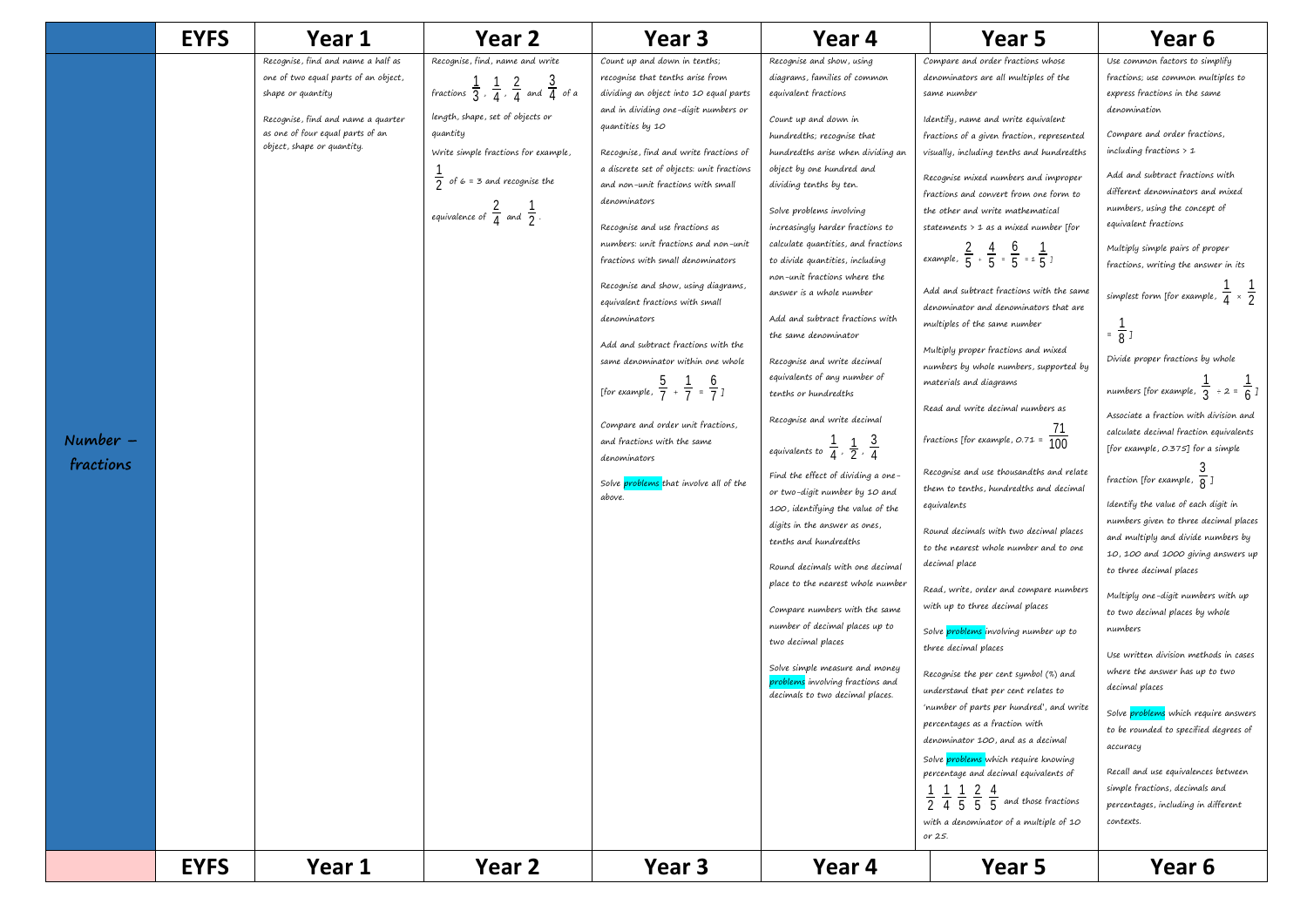|             | <b>EYFS</b>                 | Year 1                                                                                                                                                                                                                                                                                                                                                                                                                                                                                                                                                                                                                                                                                                                                                                                                                         | Year 2                                                                                                                                                                                                                                                                                                                                                                                                                                                                                                                                                                                                                                                                                                                                                                                                                                                                                                    | Year 3                                                                                                                                                                                                                                                                                                                                                                                                                                                                                                                                                                                                                                                                                                                                                                                   | Year 4                                                                                                                                                                                                                                                                                                                                                                                                                                                                                                            | Year 5                                                                                                                                                                                                                                                                                                                                                                                                                                                                                                                                                                                                                                                                                                                                                                                                                                                                                                                                                         | Year 6                                                                                                                                                                                                                                                                                                                                                                                                                                                                                                                                                                                                                                                                                                                                                                                                                                                     |
|-------------|-----------------------------|--------------------------------------------------------------------------------------------------------------------------------------------------------------------------------------------------------------------------------------------------------------------------------------------------------------------------------------------------------------------------------------------------------------------------------------------------------------------------------------------------------------------------------------------------------------------------------------------------------------------------------------------------------------------------------------------------------------------------------------------------------------------------------------------------------------------------------|-----------------------------------------------------------------------------------------------------------------------------------------------------------------------------------------------------------------------------------------------------------------------------------------------------------------------------------------------------------------------------------------------------------------------------------------------------------------------------------------------------------------------------------------------------------------------------------------------------------------------------------------------------------------------------------------------------------------------------------------------------------------------------------------------------------------------------------------------------------------------------------------------------------|------------------------------------------------------------------------------------------------------------------------------------------------------------------------------------------------------------------------------------------------------------------------------------------------------------------------------------------------------------------------------------------------------------------------------------------------------------------------------------------------------------------------------------------------------------------------------------------------------------------------------------------------------------------------------------------------------------------------------------------------------------------------------------------|-------------------------------------------------------------------------------------------------------------------------------------------------------------------------------------------------------------------------------------------------------------------------------------------------------------------------------------------------------------------------------------------------------------------------------------------------------------------------------------------------------------------|----------------------------------------------------------------------------------------------------------------------------------------------------------------------------------------------------------------------------------------------------------------------------------------------------------------------------------------------------------------------------------------------------------------------------------------------------------------------------------------------------------------------------------------------------------------------------------------------------------------------------------------------------------------------------------------------------------------------------------------------------------------------------------------------------------------------------------------------------------------------------------------------------------------------------------------------------------------|------------------------------------------------------------------------------------------------------------------------------------------------------------------------------------------------------------------------------------------------------------------------------------------------------------------------------------------------------------------------------------------------------------------------------------------------------------------------------------------------------------------------------------------------------------------------------------------------------------------------------------------------------------------------------------------------------------------------------------------------------------------------------------------------------------------------------------------------------------|
|             |                             | Tell the time to the hour and<br>half past the hour and draw<br>the hands on a clock face to<br>show these times.                                                                                                                                                                                                                                                                                                                                                                                                                                                                                                                                                                                                                                                                                                              |                                                                                                                                                                                                                                                                                                                                                                                                                                                                                                                                                                                                                                                                                                                                                                                                                                                                                                           |                                                                                                                                                                                                                                                                                                                                                                                                                                                                                                                                                                                                                                                                                                                                                                                          |                                                                                                                                                                                                                                                                                                                                                                                                                                                                                                                   |                                                                                                                                                                                                                                                                                                                                                                                                                                                                                                                                                                                                                                                                                                                                                                                                                                                                                                                                                                |                                                                                                                                                                                                                                                                                                                                                                                                                                                                                                                                                                                                                                                                                                                                                                                                                                                            |
| Measurement |                             | longer/shorter, tall/short,<br>double/half]<br>Mass/weight [for example,<br>heavy/light, heavier than,<br>lighter than]<br>Capacity and volume [for<br>example, full/empty, more<br>than, less than, half, half full,<br>quarter]<br>Time [for example, quicker,<br>slower, earlier, later]<br>Measure and begin to record<br>the following:<br>Lengths and heights<br>Mass/weight<br>Capacity and volume<br>Time (hours, minutes, seconds)<br>Recognise and know the value<br>of different denominations of<br>coins and notes<br>Sequence events in<br>chronological order using<br>language [for example, before<br>and after, next, first, today,<br>yesterday, tomorrow, morning,<br>afternoon and evening?<br>Recognise and use language<br>relating to dates, including<br>days of the week, weeks,<br>months and years | temperature $(^{\circ}C)$ ; capacity<br>(litres/ml) to the nearest<br>appropriate unit, using rulers,<br>scales, thermometers and<br>measuring vessels<br>Compare and order lengths,<br>mass, volume/capacity and<br>record the results using $>$ , <<br>and $=$<br>Recognise and use symbols for<br>pounds $(E)$ and pence $(p)$ ;<br>combine amounts to make a<br>particular value<br>Find different combinations of<br>coins that equal the same<br>amounts of money<br>Solve simple problems in a<br>practical context involving<br>addition and subtraction of<br>money of the same unit,<br>including giving change<br>Compare and sequence intervals<br>of time<br>Tell and write the time to five<br>minutes, including quarter<br>past/to the hour and draw the<br>hands on a clock face to show<br>these times<br>Know the number of minutes in<br>an hour and the number of<br>hours in a day. | Measure the perimeter of<br>simple 2-D shapes<br>Add and subtract amounts of<br>money to give change, using<br>both $\pounds$ and $p$ in practical<br>contexts<br>Tell and write the time from<br>an analogue clock, including<br>using Roman numerals from I<br>to XII, and 12-hour and 24-<br>hour clocks<br>Estimate and read time with<br>increasing accuracy to the<br>nearest minute; record and<br>compare time in terms of<br>seconds, minutes and hours; use<br>vocabulary such as o'clock,<br>a.m./p.m., morning, afternoon,<br>noon and midnight<br>Know the number of seconds in<br>a minute and the number of<br>days in each month, year and<br>leap year<br>Compare durations of events<br>[for example to calculate the<br>time taken by particular events<br>or tasks]. | Measure and calculate the<br>perimeter of a rectilinear figure<br>(including squares) in<br>centimetres and metres<br>Find the area of rectilinear<br>shapes by counting squares<br>Estimate, compare and<br>calculate different measures,<br>including money in pounds and<br>pence<br>Read, write and convert time<br>between analogue and digital<br>12 - and 24-hour clocks<br>Solve <i>problems</i> involving<br>converting from hours to<br>minutes; minutes to seconds;<br>years to months; weeks to days. | centimetre and millimetre;<br>gram and kilogram; litre and<br>millilitre)<br>Understand and use<br>approximate equivalences<br>between metric units and<br>common imperial units such as<br>inches, pounds and pints<br>Measure and calculate the<br>perimeter of composite<br>rectilinear shapes in<br>centimetres and metres<br>Calculate and compare the area<br>of rectangles (including<br>squares), and including using<br>standard units, square<br>centimetres (cm <sup>2</sup> ) and square<br>metres $(m^2)$ and estimate the<br>area of irregular shapes<br>Estimate volume [for example,<br>using $1 \text{ cm}^3$ blocks to build<br>cuboids (including cubes)] and<br>capacity [for example, using<br>water]<br>Solve problems involving<br>converting between units of<br>time<br>Use all four operations to solve<br>problems involving measure [for<br>example, length, mass, volume,<br>money] using decimal notation,<br>including scaling. | notation up to three decimal<br>places where appropriate<br>Use, read, write and convert<br>between standard units,<br>converting measurements of<br>length, mass, volume and time<br>from a smaller unit of measure<br>to a larger unit, and vice versa,<br>using decimal notation to up to<br>three decimal places<br>Convert between miles and<br>kilometres<br>Recognise that shapes with the<br>same areas can have different<br>perimeters and vice versa<br>Recognise when it is possible to<br>use formulae for area and<br>volume of shapes<br>Calculate the area of<br>parallelograms and triangles<br>Calculate, estimate and<br>compare volume of cubes and<br>cuboids using standard units,<br>including cubic centimetres<br>$(cm3)$ and cubic metres $(m3)$ ,<br>and extending to other units<br>[for example, mm <sup>3</sup> and $km3$ ]. |
|             | and capacity.               | Lengths and heights [for<br>example, long/short,                                                                                                                                                                                                                                                                                                                                                                                                                                                                                                                                                                                                                                                                                                                                                                               | measure length/height in any<br>direction (m/cm); mass $(kg/g)$ ;                                                                                                                                                                                                                                                                                                                                                                                                                                                                                                                                                                                                                                                                                                                                                                                                                                         | mass (kg/g); volume/capacity<br>(1/m)                                                                                                                                                                                                                                                                                                                                                                                                                                                                                                                                                                                                                                                                                                                                                    | kilometre to metre; hour to<br>minute]                                                                                                                                                                                                                                                                                                                                                                                                                                                                            | example, kilometre and metre;<br>centimetre and metre;                                                                                                                                                                                                                                                                                                                                                                                                                                                                                                                                                                                                                                                                                                                                                                                                                                                                                                         | Solve <i>problems</i> involving the<br>calculation and conversion of<br>units of measure, using decimal                                                                                                                                                                                                                                                                                                                                                                                                                                                                                                                                                                                                                                                                                                                                                    |
|             | • Compare<br>length, weight | Compare, describe and solve<br>practical <i>problems</i> for:                                                                                                                                                                                                                                                                                                                                                                                                                                                                                                                                                                                                                                                                                                                                                                  | Choose and use appropriate<br>standard units to estimate and                                                                                                                                                                                                                                                                                                                                                                                                                                                                                                                                                                                                                                                                                                                                                                                                                                              | Measure, compare, add and<br>subtract: lengths (m/cm/mm);                                                                                                                                                                                                                                                                                                                                                                                                                                                                                                                                                                                                                                                                                                                                | Convert between different units<br>of measure [for example,                                                                                                                                                                                                                                                                                                                                                                                                                                                       | Convert between different units<br>of metric measure (for                                                                                                                                                                                                                                                                                                                                                                                                                                                                                                                                                                                                                                                                                                                                                                                                                                                                                                      | Pupils should be taught to:                                                                                                                                                                                                                                                                                                                                                                                                                                                                                                                                                                                                                                                                                                                                                                                                                                |
|             |                             |                                                                                                                                                                                                                                                                                                                                                                                                                                                                                                                                                                                                                                                                                                                                                                                                                                |                                                                                                                                                                                                                                                                                                                                                                                                                                                                                                                                                                                                                                                                                                                                                                                                                                                                                                           |                                                                                                                                                                                                                                                                                                                                                                                                                                                                                                                                                                                                                                                                                                                                                                                          |                                                                                                                                                                                                                                                                                                                                                                                                                                                                                                                   |                                                                                                                                                                                                                                                                                                                                                                                                                                                                                                                                                                                                                                                                                                                                                                                                                                                                                                                                                                |                                                                                                                                                                                                                                                                                                                                                                                                                                                                                                                                                                                                                                                                                                                                                                                                                                                            |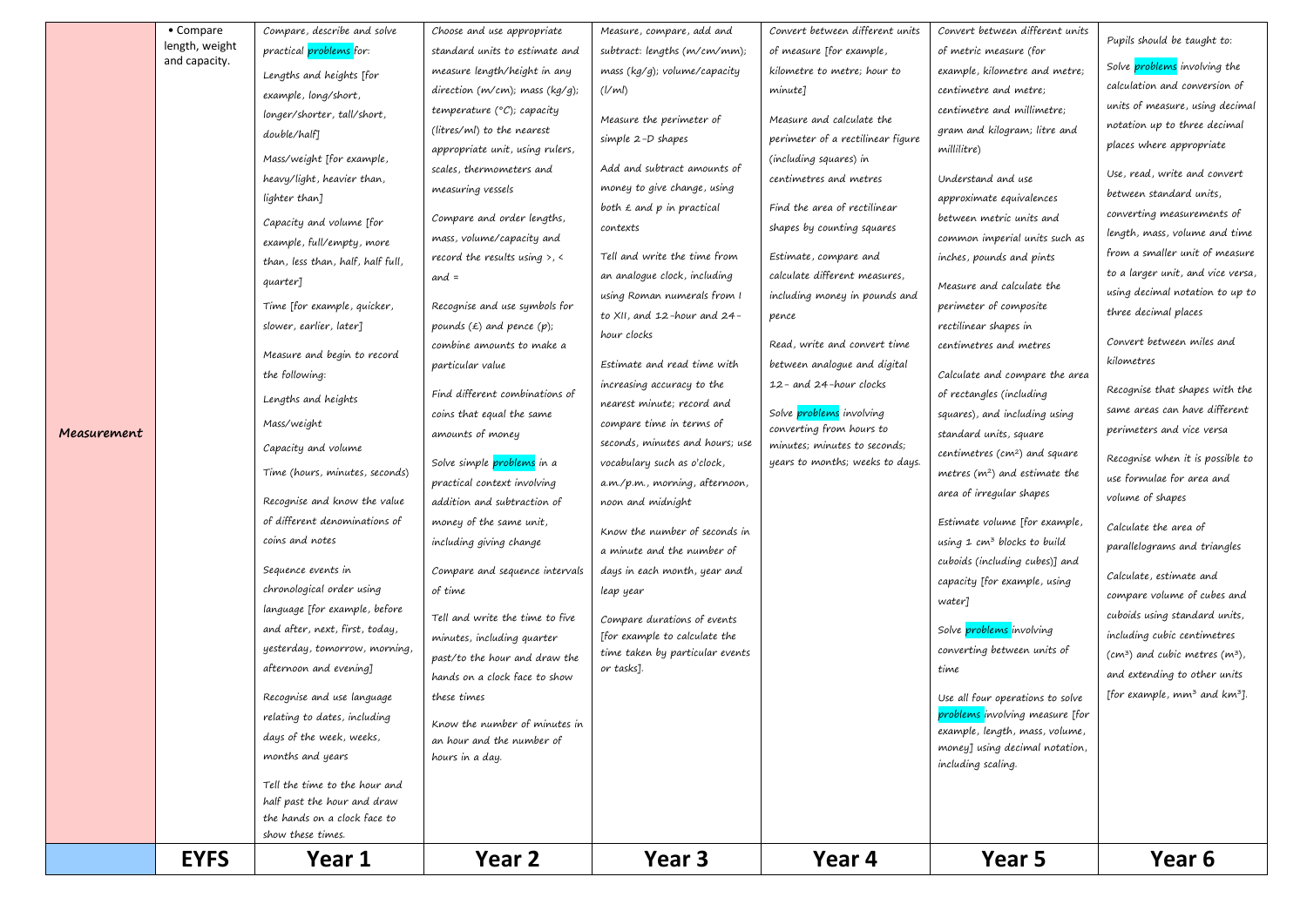| Geometry -    | • Select, rotate                     | Recognise and name common       | Identify and describe the                      | Draw 2-D shapes and make 3-      | Compare and classify geometric    | Identify 3-D shapes, including                         | Draw 2-D shapes using given                              |
|---------------|--------------------------------------|---------------------------------|------------------------------------------------|----------------------------------|-----------------------------------|--------------------------------------------------------|----------------------------------------------------------|
| Properties of | and manipulate                       | 2-D and 3-D shapes, including:  | properties of 2-D shapes,                      | D shapes using modelling         | shapes, including quadrilaterals  | cubes and other cuboids, from                          | dimensions and angles                                    |
|               | shapes to                            | 2-D shapes [for example,        | including the number of sides                  | materials; recognise 3-D shapes  | and triangles, based on their     | 2-D representations                                    | Recognise, describe and build                            |
| shape         | develop spatial<br>reasoning skills. | rectangles (including squares), | and line symmetry in a vertical                | in different orientations and    | properties and sizes              | Know angles are measured in                            | simple 3-D shapes, including                             |
|               |                                      | circles and triangles]          | line                                           | describe them                    | Identify acute and obtuse angles  | degrees: estimate and compare                          | making nets                                              |
|               | • Compose and                        | 3-D shapes [for example,        | Identify and describe the                      | Recognise angles as a property   | and compare and order angles      | acute, obtuse and reflex angles                        |                                                          |
|               | decompose<br>shapes so that          | cuboids (including cubes),      | properties of 3-D shapes,                      | of shape or a description of a   | up to two right angles by size    |                                                        | Compare and classify geometric                           |
|               | children                             | pyramids and spheres].          | including the number of edges,                 | turn                             |                                   | Draw given angles, and                                 | shapes based on their                                    |
|               | recognise a                          |                                 | vertices and faces                             |                                  | Identify lines of symmetry in     | measure them in degrees (°)                            | properties and sizes and find                            |
|               | shape can have<br>other shapes       |                                 |                                                | Identify right angles, recognise | 2-D shapes presented in           | Identify:                                              | unknown angles in any                                    |
|               | within it, just as                   |                                 | Identify 2-D shapes on the                     | that two right angles make a     | different orientations            | Angles at a point and one                              | triangles, quadrilaterals, and                           |
|               | numbers can.                         |                                 | surface of $3-D$ shapes [for                   | half-turn, three make three      | Complete a simple symmetric       | whole turn (total $360^\circ$ )                        | regular polygons                                         |
|               | • Continue,                          |                                 | example, a circle on a cylinder                | quarters of a turn and four a    | figure with respect to a specific |                                                        | Illustrate and name parts of                             |
|               | copy and create                      |                                 | and a triangle on a pyramid]                   | complete turn; identify          | line of symmetry.                 | Angles at a point on a straight                        | circles, including radius,                               |
|               | repeating                            |                                 | Compare and sort common 2-                     | whether angles are greater       |                                   | line and $\frac{1}{2}$ a turn (total180°)              | diameter and circumference                               |
|               | patterns.                            |                                 | D and 3-D shapes and                           | than or less than a right angle  |                                   |                                                        | and know that the diameter is                            |
|               |                                      |                                 | everyday objects.                              | Identify horizontal and vertical |                                   | Other multiples of 90°                                 | twice the radius                                         |
|               |                                      |                                 |                                                | lines and pairs of perpendicular |                                   | Use the properties of rectangles                       |                                                          |
|               |                                      |                                 |                                                | and parallel lines.              |                                   | to deduce related facts and                            | Recognise angles where they<br>meet at a point, are on a |
|               |                                      |                                 |                                                |                                  |                                   | find missing lengths and angles                        | straight line, or are vertically                         |
|               |                                      |                                 |                                                |                                  |                                   | Distinguish between regular                            | opposite, and find missing                               |
|               |                                      |                                 |                                                |                                  |                                   | and irregular polygons based on                        | angles.                                                  |
|               |                                      |                                 |                                                |                                  |                                   | reasoning about equal sides and                        |                                                          |
|               |                                      |                                 |                                                |                                  |                                   | angles.                                                |                                                          |
| $Geometry -$  |                                      | Describe position, direction    | Order and arrange                              |                                  | Describe positions on a 2-        | Identify, describe and                                 | Describe positions on the                                |
| Position and  |                                      | and movement, including         | combinations of                                |                                  | D grid as coordinates in          | represent the position of a                            | full coordinate grid (all                                |
| direction     |                                      | whole, half, quarter and        | mathematical objects in                        |                                  | the first quadrant                | shape following a reflection                           | four quadrants)                                          |
|               |                                      | three-quarter turns.            | patterns and sequences                         |                                  | Describe movements                | or translation, using the<br>appropriate language, and |                                                          |
|               |                                      |                                 |                                                |                                  |                                   | know that the shape has not                            | Draw and translate simple<br>shapes on the coordinate    |
|               |                                      |                                 | Use mathematical                               |                                  | between positions as              | changed.                                               | plane, and reflect them in                               |
|               |                                      |                                 | vocabulary to describe                         |                                  | translations of a given unit      |                                                        | the axes.                                                |
|               |                                      |                                 | position, direction and<br>movement, including |                                  | to the left/right and             |                                                        |                                                          |
|               |                                      |                                 | movement in a straight                         |                                  | up/down                           |                                                        |                                                          |
|               |                                      |                                 | line and distinguishing                        |                                  |                                   |                                                        |                                                          |
|               |                                      |                                 | between rotation as a turn                     |                                  | Plot specified points and         |                                                        |                                                          |
|               |                                      |                                 | and in terms of right                          |                                  | draw sides to complete a          |                                                        |                                                          |
|               |                                      |                                 | angles for quarter, half                       |                                  | given polygon.                    |                                                        |                                                          |
|               |                                      |                                 | and three-quarter turns                        |                                  |                                   |                                                        |                                                          |
|               |                                      |                                 | (clockwise and anti-                           |                                  |                                   |                                                        |                                                          |
|               |                                      |                                 | clockwise).                                    |                                  |                                   |                                                        |                                                          |
|               | <b>EYFS</b>                          | Year 1                          | Year 2                                         | Year 3                           | Year 4                            | Year 5                                                 | Year 6                                                   |